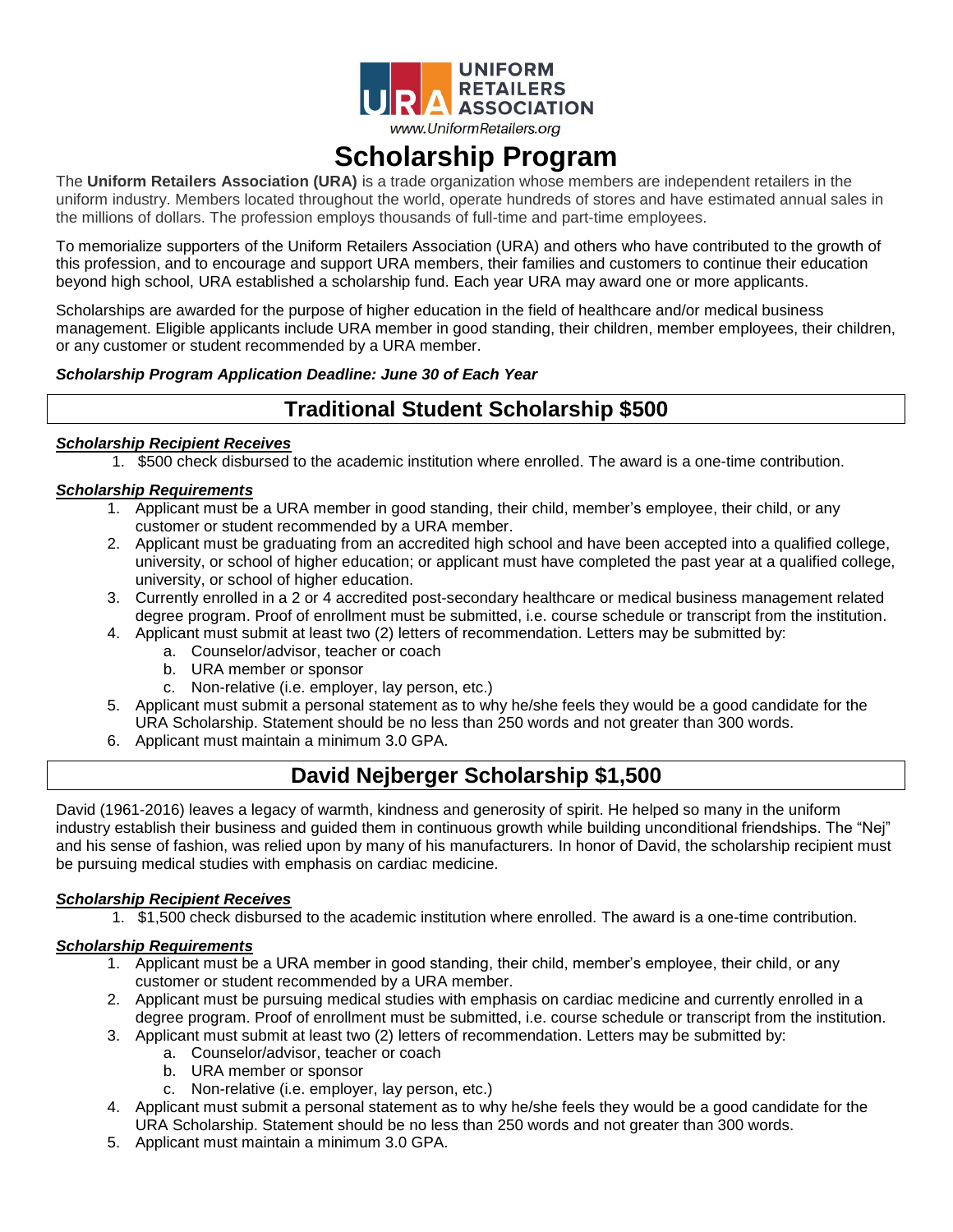## **Application Instructions**

#### **Review Process**

- Applications lacking **ALL** eligibility requirements will not be accepted for consideration.
- Submission of all required documentation is the responsibility of the scholarship recipient.
- Applicants will be considered based on scholastic merit, test scores and recommendations.

#### **Applications must be postmarked on or before the deadline for consideration.** Applications and required materials are the responsibility of the applicant.

**Recipients will be notified by email by July 30** and announced in future URA communications. Accepted applicants will be required to submit a photo for publication purposes.

Questions may be submitted to *URA@UniformRetailers.org*. No phone calls please.

**Mail completed application and documentation to:** Scholarship Committee Uniform Retailers Association PO Box 267 Baltimore, OH 43105-9998